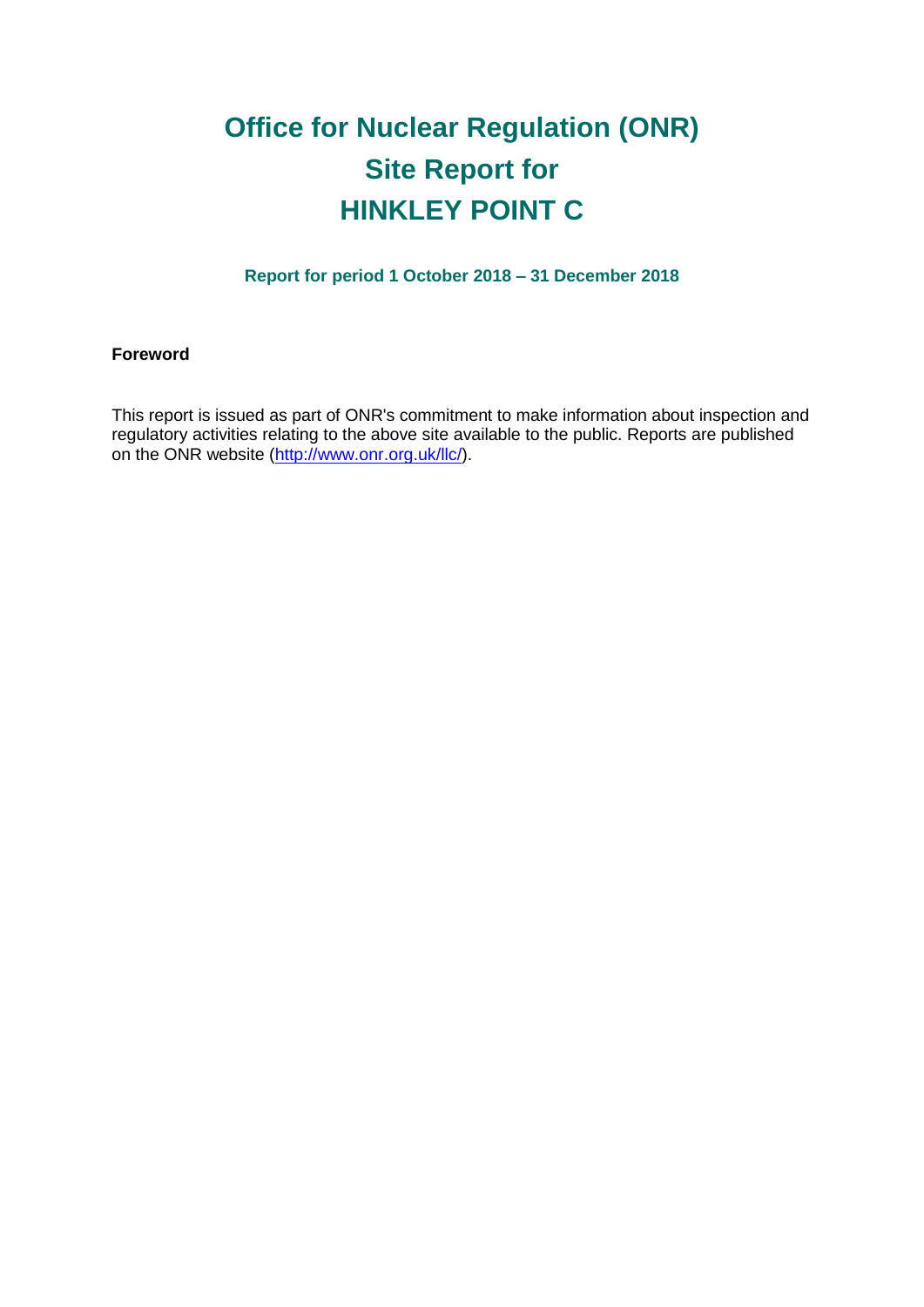# **TABLE OF CONTENTS**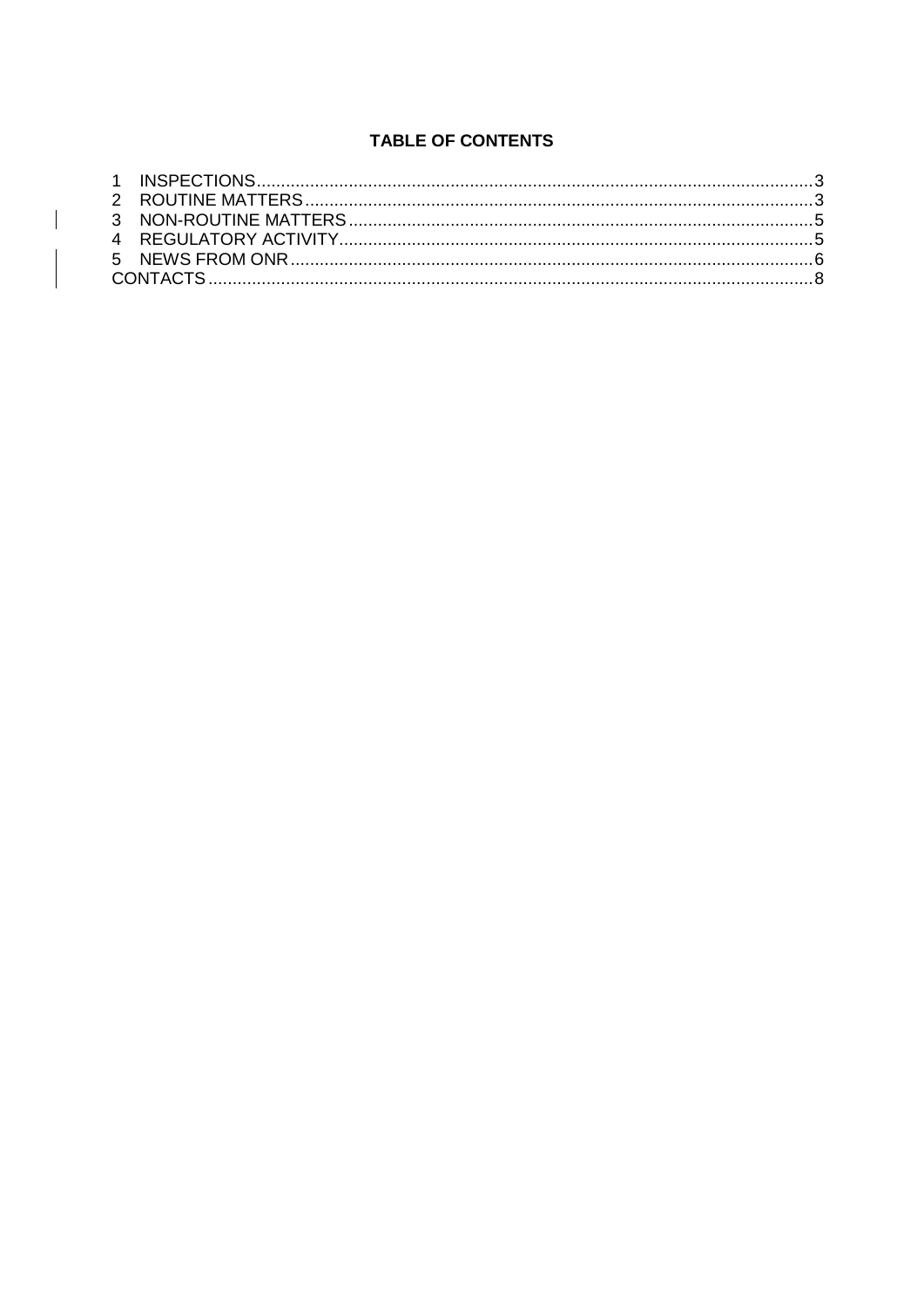## <span id="page-2-0"></span>**1 INSPECTIONS**

The ONR nominated site inspector and/or other ONR specialist inspectors including ONR warranted Health and Safety Executive Construction Division inspectors made inspections on the following dates during the quarter at the HPC construction site:

- 27 September 2018
- **2** 4 October 2018
- $10 11$  October 2018
- $15 16$  October 2018
- $\blacksquare$  23 October 2018
- $14 15$  November 2018
- **3 5 December 2018**
- 11 December 2018
- 19 20 December 2018

## <span id="page-2-1"></span>**2 ROUTINE MATTERS**

### **2.1 Inspections**

Inspections are undertaken as part of the process for monitoring compliance with:

- the conditions attached by ONR to the nuclear site licence granted under the Nuclear Installations Act 1965 (NIA65) (as amended);
- **the Energy Act 2013;**
- the Health and Safety at Work Act 1974 (HSWA74); and
- regulations made under HSWA74, for example the Ionising Radiations Regulations 2017 (IRR17) and the Management of Health and Safety at Work Regulations 1999 (MHSWR99).
- the Regulatory Reform (Fire Safety) Order 2005
- the Nuclear Industries Security Regulations 2003

ONR has implemented a programme of intervention to:

- secure ONR's regulation of the construction and installation of two UK EPRTM reactor units by NNB GenCo (HPC) Ltd.;
- ensure that NNB GenCo (HPC) Ltd. is complying with its legal responsibilities;
- conduct theme focused interventions and cross-theme team inspections aimed at gathering evidence to form a judgement on the on-going development of NNB GenCo (HPC) Ltd.'s competence and capability and the effectiveness of its management arrangements for the controlling procurement, design and manufacture;
- to inform ONR's judgement on the adequacy of NNB GenCo (HPC) Ltd.'s site construction related compliance arrangements to support ONR's permissioning decisions.

In this period, routine site inspections at the Hinkley Point C construction site covering the following Licence Conditions (LCs) were performed: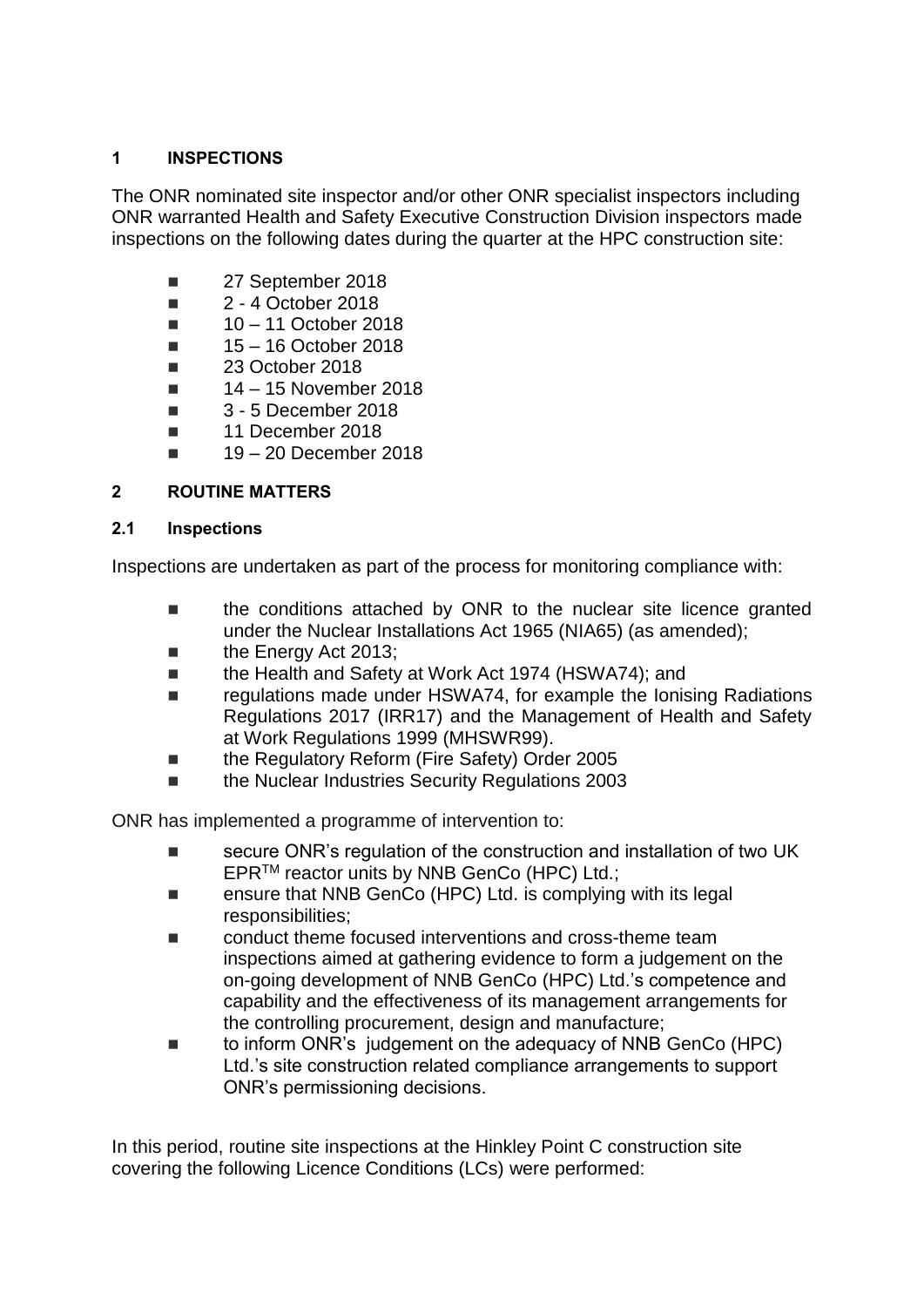- LC06 Documents, records, authorities and certificates
- $\blacksquare$  LC11 Emergency arrangements
- $\blacksquare$  LC17 Management systems
- $\blacksquare$  LC19 Construction or installation of new plant (4 inspections)

As NNB GenCo (HPC) Ltd.'s construction activity increases at the HPC site, ONR's site interventions will include increasing focus on NNB's ability to adequately control construction and installation at the HPC site in accordance with NNB GenCo (HPC) Ltd.'s justified design.

With the exception of those LCs specifically identified below, ONR judged that NNB GenCo (HPC) had adequately implemented its licence compliance arrangements with only minor areas for improvement being identified. Where judged appropriate ONR has raised associated low level regulatory issues to ensure appropriate regulatory oversight of the identified improvements.

For the following LCs ONR identified that improvements were required and consequently they were awarded an AMBER (seek improvement) rating:

LC06 – Concrete samples and associated records - ONR examined the adequacy of NNB's records relating to concrete samples and found that whilst appropriate records were being produced by its contractors NNB had not fully specified the records it required to populate its lifetime quality records. ONR has raised an associated regulatory issue to ensure appropriate regulatory oversight of the required improvements.

LC19 – NNB Request For Information (RFI) Process (Technical Queries) – ONR noted that whilst NNB had a number of improvements in progress which should improve the clarity and consistency of the RFI process these had not yet been fully implemented. ONR has raised an associated regulatory issue to ensure appropriate regulatory oversight of NNB's improvements.

LC19 - Implementation of Technical Management and Acceptance (TMA) Site Assurance of Construction Surveillance Activities Programme – ONR concluded that NNB has not yet adequately implemented its TMA assurance programme of site surveillance activities. ONR notes that whilst it is positive that NNB GenCo now has a plan in place to address this issue and a number of other identified improvements, continued focus will be required to ensure that these improvements are secured in a timely fashion. ONR raised an associated regulatory issue to ensure appropriate regulatory oversight of the required improvements.

ONR continues its engagement with the project via regular site visits and meetings at NNB GenCo (HPC)'s office locations across the following themes:

- Design and Safety Case
- **Example 21 Contributor** Capability
- Conventional Health and safety and fire safety
- Security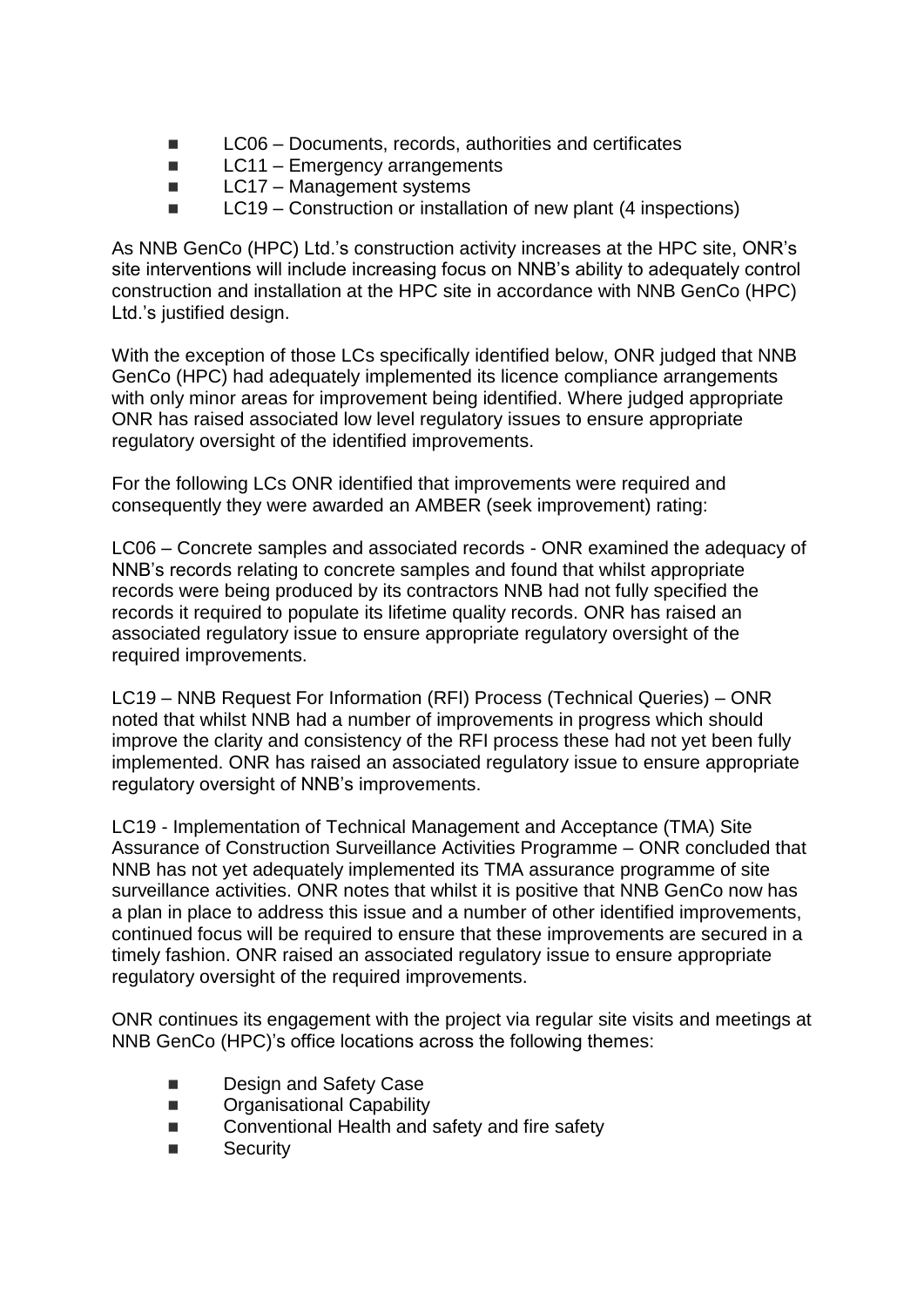These inspections are providing ONR with valuable intelligence on the progress NNB GenCo (HPC) is making to continue developing its competence and capability to manage the design, procurement and construction of Hinkley Point C.

## <span id="page-4-0"></span>**3 NON-ROUTINE MATTERS**

Licensees are required to have arrangements to respond to non-routine matters and events. ONR inspectors judge the adequacy of the licensee's response, including actions taken to implement any necessary improvements.

In November 2018 a conventional safety incident occurred in which a worker fell approximately 3.6m whilst ascending an access ladder, sustaining fractures to his leg. The worker was carrying a hand tool and lost his grip when trying to manoeuvre through a safety gate at the top of the ladder. The carrying of hand tools on ladders is in non-compliance with NNB's safety requirements. ONR warranted HSE Construction Division specialist inspectors followed up this event and determined that no formal enforcement action was appropriate. ONR expects that NNB ensures that it implements the relevant learning from its own investigation to help ensure that such an event does not reoccur.

# <span id="page-4-1"></span>**4 REGULATORY ACTIVITY**

ONR may issue formal documents to ensure compliance with regulatory requirements. Under nuclear site licence conditions, ONR issues regulatory documents, which either permit an activity or require some form of action to be taken; these are usually collectively termed 'Licence Instruments' , but can take other forms. In addition, inspectors may issue Enforcement Notices to secure improvements to safety.

During the reporting period ONR concluded its permissioning of the Hinkley Point C nuclear island, resulting in ONR issuing its Consent to NNB GenCo (HPC) commencing construction of the unit 1 nuclear island. The Project Assessment Report recording ONR's assessment can be found at the link below.

**Table 1 Licence Instruments and Enforcement Notices Issued by ONR during this period**

| <b>Date</b>               | Tvpe           | <b>Ref No</b> | <b>Description</b>                                                                                         |
|---------------------------|----------------|---------------|------------------------------------------------------------------------------------------------------------|
| l 08<br>November<br>12018 | <b>CONSENT</b> | LI518         | Consent issued under Licence Condition 19(4) to<br>the commencement of unit 1 nuclear island<br>l concrete |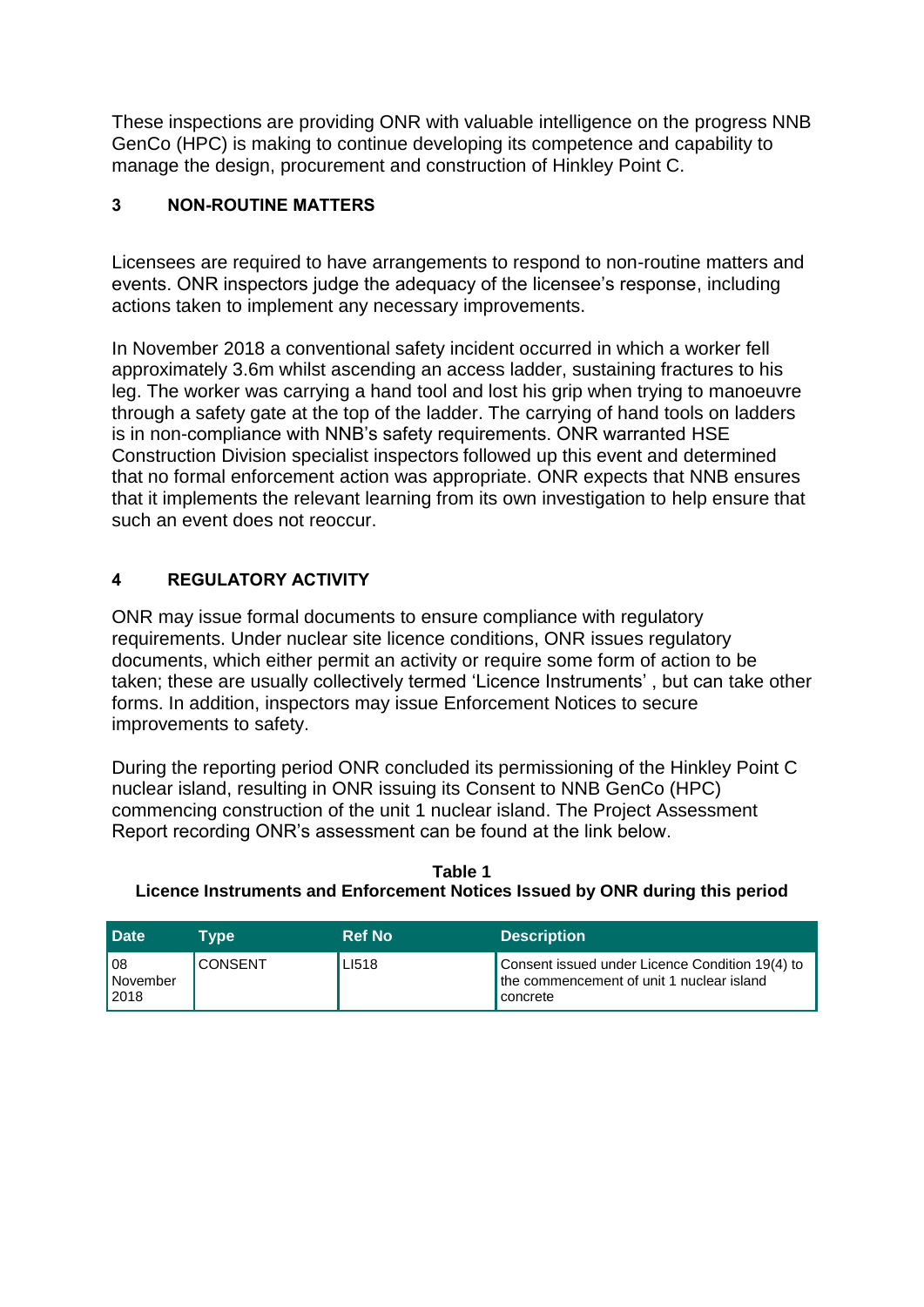#### **REPORTS DETAILING REGULATORY DECISIONS TAKEN AT HINKLEY POINT C CAN BE FOUND ON THE ONR WEBSITE AT [HTTP://WWW.ONR.ORG.UK/PARS](http://www.onr.org.uk/pars/index.htm)**

### <span id="page-5-0"></span>**5 NEWS FROM ONR**

## **October:**

- We welcomed the [publication](http://news.onr.org.uk/2018/10/iaea-review-torness-power-station/) of the key review of operational safety performance at Torness nuclear power station, published by the International Atomic Energy Agency and the UK government. The report highlights eight areas of good practice at Torness and offers proposals for further improvements, which we fully support.
- Following our decision to prosecute, EDF Energy Nuclear Generation Ltd and Doosan Babcock Ltd pleaded guilty to offences at Hinkley Point B under the Health & Safety at Work etc. Act 1974, section 3(1) and the Work at Height Regulations 2005, Regulation 4(1) respectively. The incident was a conventional health and safety matter, with no radiological risk to workers or the public. [A sentencing date](http://news.onr.org.uk/2018/10/edf-and-doosan-babcock-plead-guilty/) has been set for 1 February 2019 at Taunton Crown Court.

\**On 1 February 2019 EDF Energy were fined £200,000 and Doosan Babcock £150,000. The companies were also ordered to each pay half of the prosecution costs of £36,353.84. The full press statement is available on our website.*

### **November**:

- Following a rigorous procurement process, we appointed six nuclear supply chain organisations to our new [Technical Support Framework \(TSF\).](http://news.onr.org.uk/2018/11/new-technical-support-framework-announced/) The new TSF, which came in to effect on 1 November 2018, has been established to provide a renewed and modernised framework for procuring technical support. We use this technical support to obtain, for example, expert technical assessments, access to specialist software or modelling, or access to niche skill sets that we do not retain in-house.
- The revised Nuclear Safety Directive introduced a European system of Topical Peer Review in 2017 and every six years thereafter. We played a leading role in the preparations for the first European 'Topical Peer Review' on Ageing Management of Nuclear Power Plants and welcome the publication of the [first peer review report](http://news.onr.org.uk/2018/11/onr-welcomes-first-topical-peer-review/) by the European Nuclear Safety Regulator Group. We are pleased that a number of our experts made a valuable contribution to the exercise alongside 16 European countries as well as Norway, Switzerland and Ukraine. The UK report was authored jointly between ourselves, EDF Nuclear Generation Ltd and EDF-NNB GenCo.
- [The Atomic Weapons Establishment \(AWE\) was fined £1 million](http://news.onr.org.uk/2018/11/awe-prosecution-reaction/) after admitting offences under Section 2 (1) of the Health and Safety at Work etc. Act (1974). The incident, which occurred on 27 June 2017 was a conventional health and safety matter and there was no radiological risk to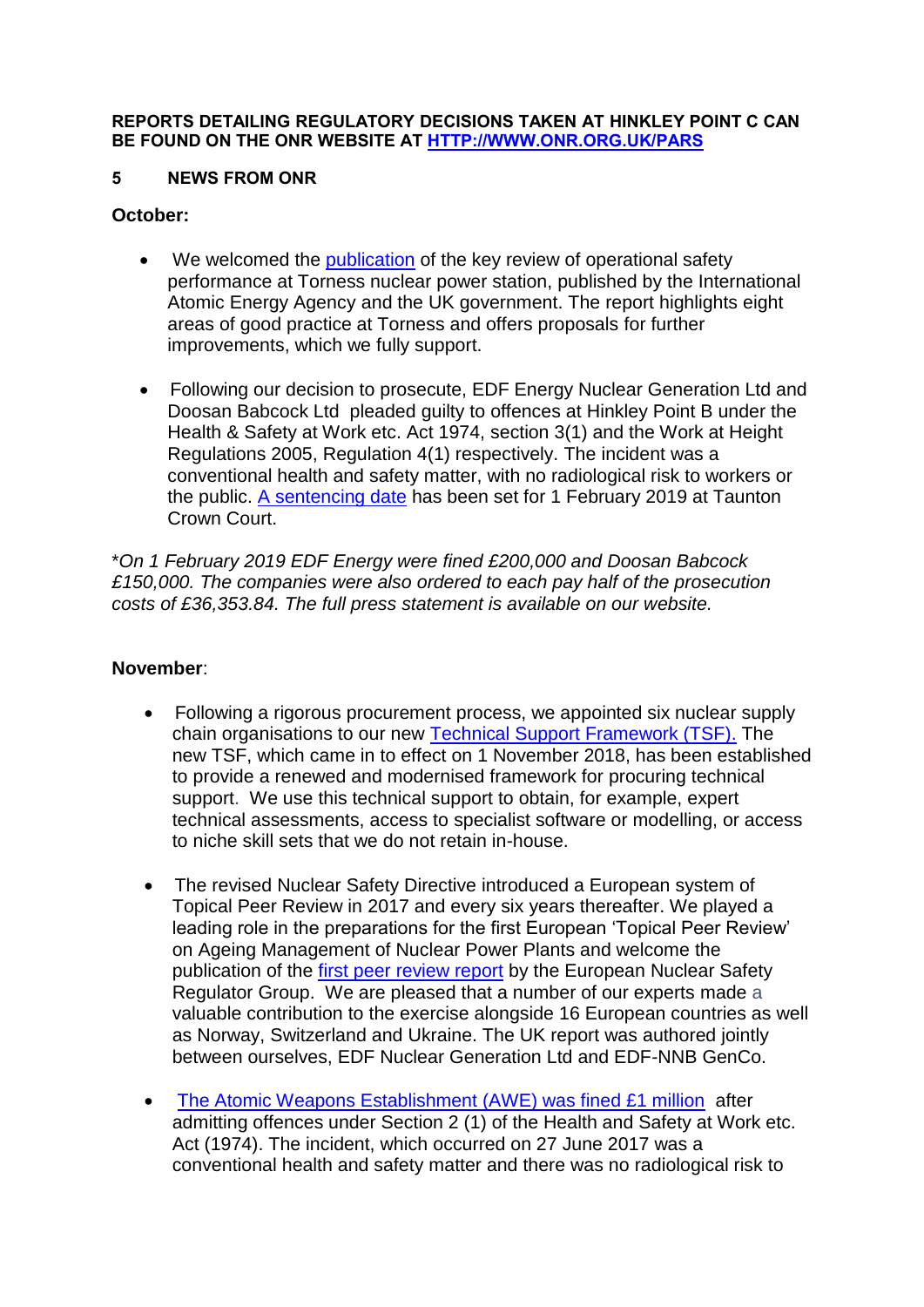workers or the public. The prosecution was the result of our investigation into the incident.

- In conjunction with the Environment Agency, we announced the completion of our [initial high level scrutiny](http://news.onr.org.uk/2018/11/uk-hpr1000-completes-gda-step-2/) of the UK HPR1000 reactor design.
- We provided NNB Genco (HPC) Ltd (NNB GenCo) with [consent](http://news.onr.org.uk/2018/11/consent-for-hinkley-point-c-nuclear-island-concrete-pour/) to commence the unit 1 Nuclear Island concrete pour at Hinkley Point C (HPC). We also hosted our third webinar to explain our permissioning role for the Nuclear Island concrete pour at HPC and to provide information on our work to ensure that the new nuclear power station is built to the standards expected in the UK. Amongst others, a number of Site Stakeholder Group members joined the webinar and we received excellent feedback. We are planning further webinars on various topics in 2019. If you would like to find out more, please contact the ONR Communications team at [contact@onr.gov.uk](mailto:contact@onr.gov.uk)
- After 16 years of decommissioning work, Bradwell became the first of the Magnox nuclear power stations to receive our permission to enter into a period of "care and maintenance".
- The nuclear safeguards regulations which will enable ONR to set up the domestic safeguards regime following Euratom withdrawal, were laid in Parliament. The Government published the details, alongside its response [and the feedback to consultation on the draft regulations on its website.](https://www.gov.uk/government/consultations/nuclear-safeguards-regulations)

## **December**:

- [Court proceedings continued](http://news.onr.org.uk/2018/12/prosecution-of-sellafield-ltd/) in our [prosecution of Sellafield Ltd](http://news.onr.org.uk/2018/07/update-prosecution-of-sellafield-ltd/) for offences under Section 2 (1) of the Health and Safety at Work etc Act (1974).
- Reactor 3 at Hunterston B remains offline after being shut down following a routine inspection into cracks in its graphite core, in March 2018. [Cracking of](http://www.onr.org.uk/civil-nuclear-reactors/graphite-core-of-agrs.htm)  [the graphite bricks in Advanced Gas-cooled Reactor](http://www.onr.org.uk/civil-nuclear-reactors/graphite-core-of-agrs.htm)s such as Hunterston B is expected as the reactors age. However, the number of cracks found during the inspection of Reactor 3 has led to the licensee, EDF Nuclear Generation Limited, carrying out further inspections of the core. Reactor 4 at Hunterston B was taken offline in October for an inspection of its graphite core. EDF Energy has submitted a safety case for Reactor 4 and is preparing one for Reactor 3. We will assess both safety cases to determine whether the reactors are safe to return to service. Neither reactor may restart without our consent, which we will give only if it is safe to do so.
- The Government published a [Written Ministerial Statement](https://www.parliament.uk/business/publications/written-questions-answers-statements/written-statement/Commons/2018-12-19/HCWS1217/) on implementing Geological Disposal, announcing the publication of its [Working With](https://www.gov.uk/government/publications/implementing-geological-disposal-working-with-communities-long-term-management-of-higher-activity-radioactive-waste)  [Communities](https://www.gov.uk/government/publications/implementing-geological-disposal-working-with-communities-long-term-management-of-higher-activity-radioactive-waste) policy and the launch of a consent-based process to find a site to host a Geological Disposal Facility (GDF). While we have no formal role in identifying the site for a GDF, any future facility will need to meet the high standards of safety and security required of a licensed nuclear site.